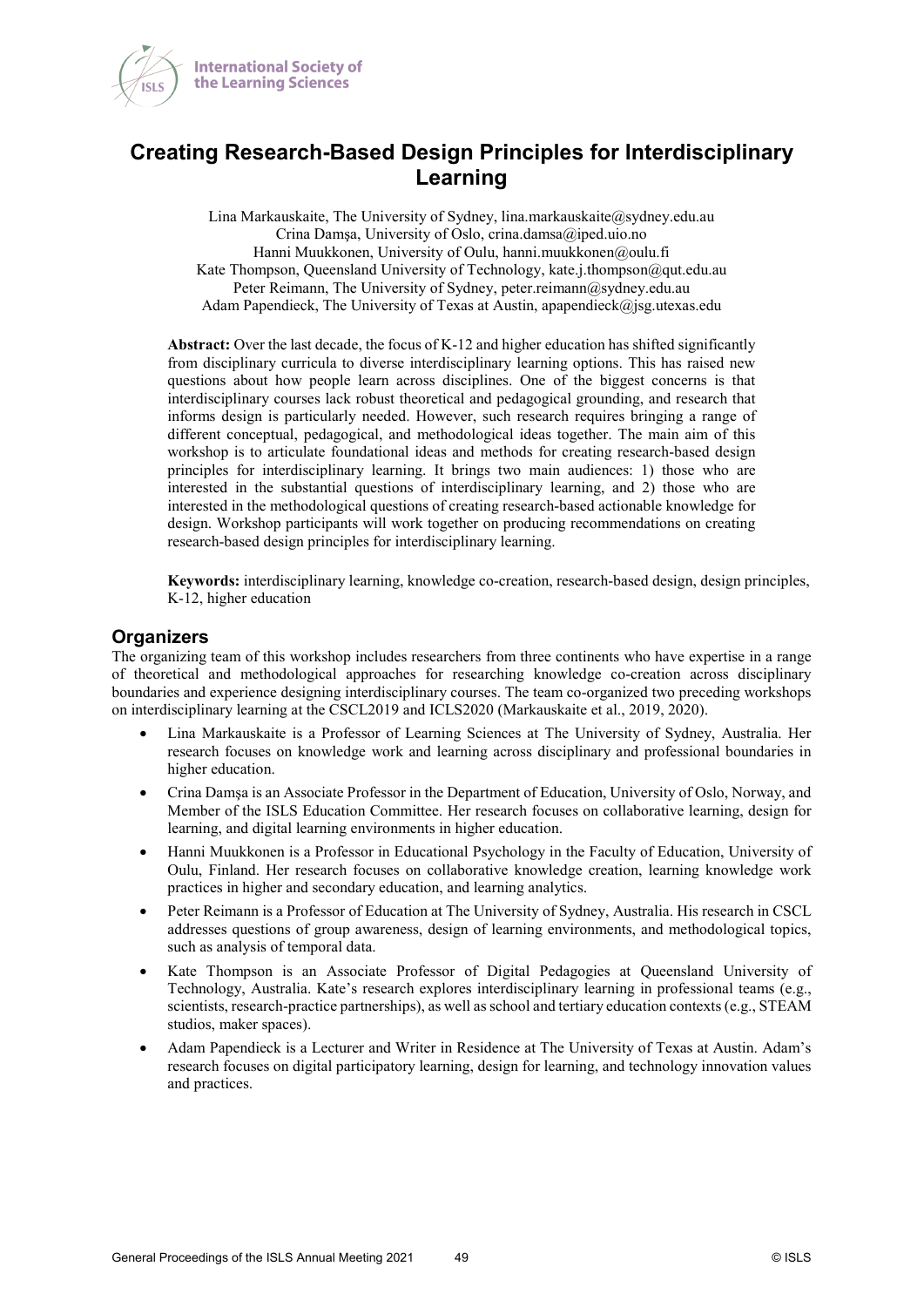

# **Theme and goals**

Over the last decade, the focus of K-12 and higher education has shifted significantly from disciplinary learning to diverse interdisciplinary options. For example, K-12 curriculums increasingly include cross-curricular themes, such as sustainability, and emphasize project-based learning, such as phenomenon-based learning, STEM, and STEAM (Katz-Buonincontro, 2018; Lonka, 2018; Takeuchi et al., 2020). Similarly, universities increasingly offer diverse interdisciplinary learning options, which range from interdisciplinary degrees and specializations (e.g., nanosciences, health technologies) to project-based interdisciplinary courses and tasks (DeZure, 2017; Lyall et al., 2015).

Despite this proliferation of interdisciplinary learning, there has been a significant concern that designs of interdisciplinary courses lack robust theoretical and pedagogical foundations (Katz-Buonincontro, 2018; Lyall et al., 2015). The learning sciences have vast potential to inform design for interdisciplinary learning, but research in this area is just emerging (Kidron & Kali, 2015; Markauskaite et al., 2020a; Pennington, 2016; Smirnov, Easterday, & Gerber, 2018).

The goal of the workshop is to articulate foundational ideas and methods for creating research-based design principles for interdisciplinary learning. This stems from the need to build principled knowledge about productive interdisciplinary designs purposefully, systematically, and cumulatively. Specific objectives are:

- 1. To share foundational ideas and methods that can inform research-based design for interdisciplinary learning;
- 2. To synthesize emerging research and methods for constructing design principles for interdisciplinary learning;
- 3. To sketch recommendations for design and research in interdisciplinary learning and by this to contribute to the systematic development of research-based design principles.

## **Theoretical background and relevance to the field**

Interdisciplinary work requires the capabilities to co-create knowledge together with people who have different expertise and who do not share the same disciplinary vocabularies, epistemic practices, and cultures (Boix-Mansilla, 2017; Cooke & Hilton, 2015). How those capabilities are learned and how to facilitate their development are two broad questions that delineate the scope of interdisciplinary learning.

Interdisciplinary learning is seen as a challenge for a range of reasons. Some of these challenges are general, related to collaboration, such as effective project-based teamwork. However, some of the challenges are specific to the nature of interdisciplinary knowledge work, such as the need to integrate knowledge and ways of knowing from different disciplines and epistemic cultures (Boix-Mansilla, 2017; Cooke & Hilton, 2015; Repko & Szostak, 2016). Further, interdisciplinary learning does not fit easily into the existing discipline-based organizational structures and involves significant design challenges at the institutional levels (Holley, 2017; Klein, 2009).

The learning sciences community has developed a broad conceptual 'toolkit' that informs design for collaborative learning (Moen, Morch, & Paavola, 2012; Scardamalia, & Bereiter, 2015; Stahl, 2006). It also has made significant progress in advancing the understanding of learning across diverse epistemic boundaries (Derry, Schunn, & Gernsbacher, 2005; Markauskaite & Goodyear, 2017; Muukkonen et al., 2020). Simultaneously, a range of methods suitable for designing and researching educational innovations in authentic settings and building research-based actionable design principles have been proposed (Bereiter, 2013; Penuel, 2019; Sandoval, 2013). These conceptual and methodological ideas now need to be brought together and resituated in interdisciplinary design and research contexts.

#### **Earlier work and link to the conference**

This workshop builds on extends CSCL2019 and ICLS2020 workshops "Theories and methods for researching interdisciplinary learning" (Markauskaite et al., 2019) and "Researching the ecologies of interdisciplinary learning" (Markauskaite et al., 2020).

The outcome of the first workshop was a mapping of different theoretical perspectives and methods for researching various aspects of interdisciplinary learning. It led to a joint realization that interdisciplinary learning cannot be understood by looking only at students' learning outcomes and processes but requires studying much broader activity systems: from institutional arrangements and cultural practices working with knowledge to diverse personal resources that students bring to interdisciplinary learning settings.

The second workshop, therefore, focused on four broad levels of the ecologies of interdisciplinary learning: 1) institutional arrangements and cultures, 2) curriculum activity systems, 3) interdisciplinary group work, and 4) personal resourcefulness. The workshop resulted in the identification of a set of issues associated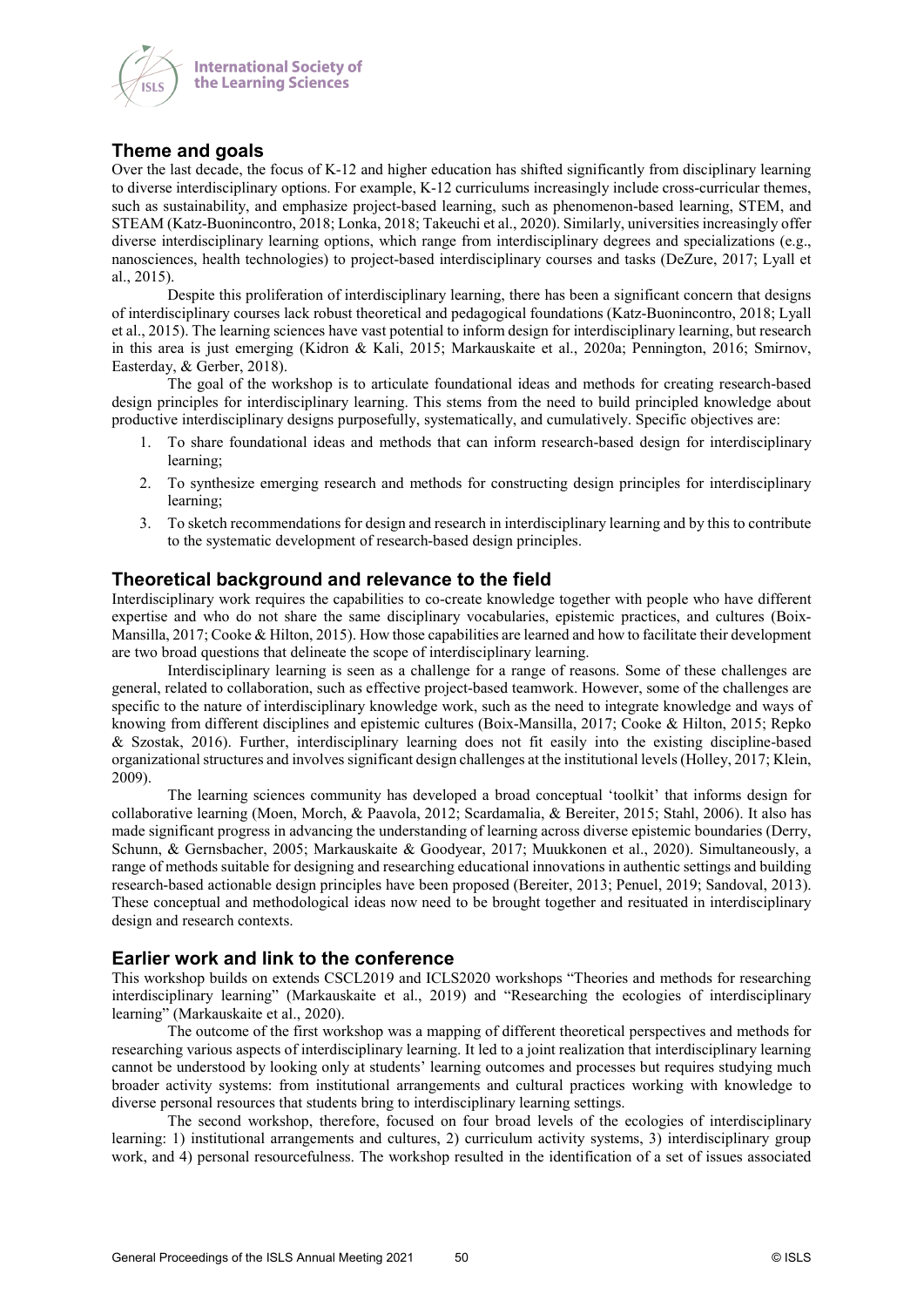

with each level and a need to create stronger connections between the research of interdisciplinary learning and actionable knowledge for design (Markauskaite et al., 2021/submitted).

This ISLS2021's workshop, therefore, focuses on the creation of research-based design principles for interdisciplinary learning. It draws on the earlier articulated framework and identified issues within and across the levels of interdisciplinary learning ecologies.

The workshop brings together two main audiences: 1) those who are interested in the substantial questions of interdisciplinary learning (cognitive, epistemological, social, technological, pedagogical, etc.), and 2) those who are interested in the methodological questions of creating research-based actionable knowledge for design in interdisciplinary learning contexts (equitable approaches in design research, design for scalability, etc.).

In line with the ISLS2021 theme "Reflecting the Past and Embracing the Future," the participants in this workshop will share, embrace and extend diverse foundational ideas and methods for creating research-based design principles to advance the field of interdisciplinary learning.

#### **Expected outcomes and contributions**

The expected outcomes range from immediate to long-term benefits:

- 1. *Immediate*: The workshop participants will expand their understanding of how research in the learning sciences could contribute principled design knowledge for interdisciplinary learning and broaden their international networks.
- 2. *Short term*: The workshop report with recommendations on creating research-based design principles for interdisciplinary learning will enable more systematic and cumulative work in this emerging research area.
- 3. *Medium-term*: Workshop outcomes will contribute to a planned special issue of a journal on interdisciplinary learning.
- 4. *Long-term*: This work will promote the ongoing development of a research knowledge-base for interdisciplinary learning.

#### **References**

- Bereiter, C. (2013). Principled practical knowledge: Not a bridge but a ladder. *Journal of the Learning Sciences*, 23(1), 4-17.
- Boix-Mansilla, V. (2017). Interdisciplinary learning: A cognitive–epistemological foundation. In R. Frodeman (Ed.), *The Oxford handbook of interdisciplinarity* (2 ed., pp. 261-275). Oxford University Press.
- Cooke, N.J. & Hilton, M.L. (Eds.). (2015). *Enhancing the effectiveness of team science*. National Academy Press.
- Derry, S.J., Schunn, C.D., & Gernsbacher, M.A. (Eds.). (2005). *Interdisciplinary collaboration: An emerging cognitive science*. LEA.
- DeZure, D. (2017). Interdisciplinary pedagogies in higher education. In R. Frodeman (Ed.), *The Oxford handbook of interdisciplinarity* (2 ed., pp. 558-572). Oxford University Press.
- Holley, K. (2017). Administering interdisciplinary programs. In R. Frodeman (Ed.), *The Oxford handbook of interdisciplinarity* (2 ed., pp. 530-543). Oxford University Press.
- Katz-Buonincontro, J. (2018). Gathering STE(A)M: Policy, curricular, and programmatic developments in artsbased science, technology, engineering, and mathematics education. *Arts Education Policy Review*, 119 (2), 73-76.
- Kidron, A., & Kali, Y. (2015). Boundary breaking for interdisciplinary learning. *Research in Learning Technology*, 23, 26496, 1-17.
- Klein, J. T. (2009). *Creating interdisciplinary campus cultures: A model for strength and sustainability*. Wiley.
- Lonka, K. (2018). *Phenomenal learning from Finland*. Edita.
- Lyall, C., Meagher, L., Bandola, J., & Kettle, A. (2015). *Interdisciplinary provision in higher education: Current and future challenges*. Higher Education Academy.
- Markauskaite, L., & Goodyear, P. (2017). *Epistemic fluency and professional education: Innovation, knowledgeable action and actionable knowledge*. Springer.
- Markauskaite, L., Muukkonen, H., Damşa, C., Reimann, P., Shaffer, W. D., Thompson, K., Kali, Y., Kidron, A., & Nerland, M. (2019). Theories and methods for researching interdisciplinary learning. In K. Lund, G.P. Niccolai, E. Lavoué, C. Hmelo-Silver, G. Gweon, & M. Baker (Eds.). A wide lens: Combining embodied, enactive, extended, and embedded learning in collaborative settings: 13th International Conference on Computer Supported Collaborative Learning (CSCL) 2019 (Vol. 2, p. 1037). Lyon, France: International Society of the Learning Sciences.
- Markauskaite, L., Muukkonen, H., Damşa, C., Thompson, K., Arthars, N., Celik, I., Sutphen, M., Esterhazy, R., Solbrekke, T. D., Sugrue, C., McCune, V., Wheeler, P., Vasco, D., & Kali, Y. (2020a). Interdisciplinary